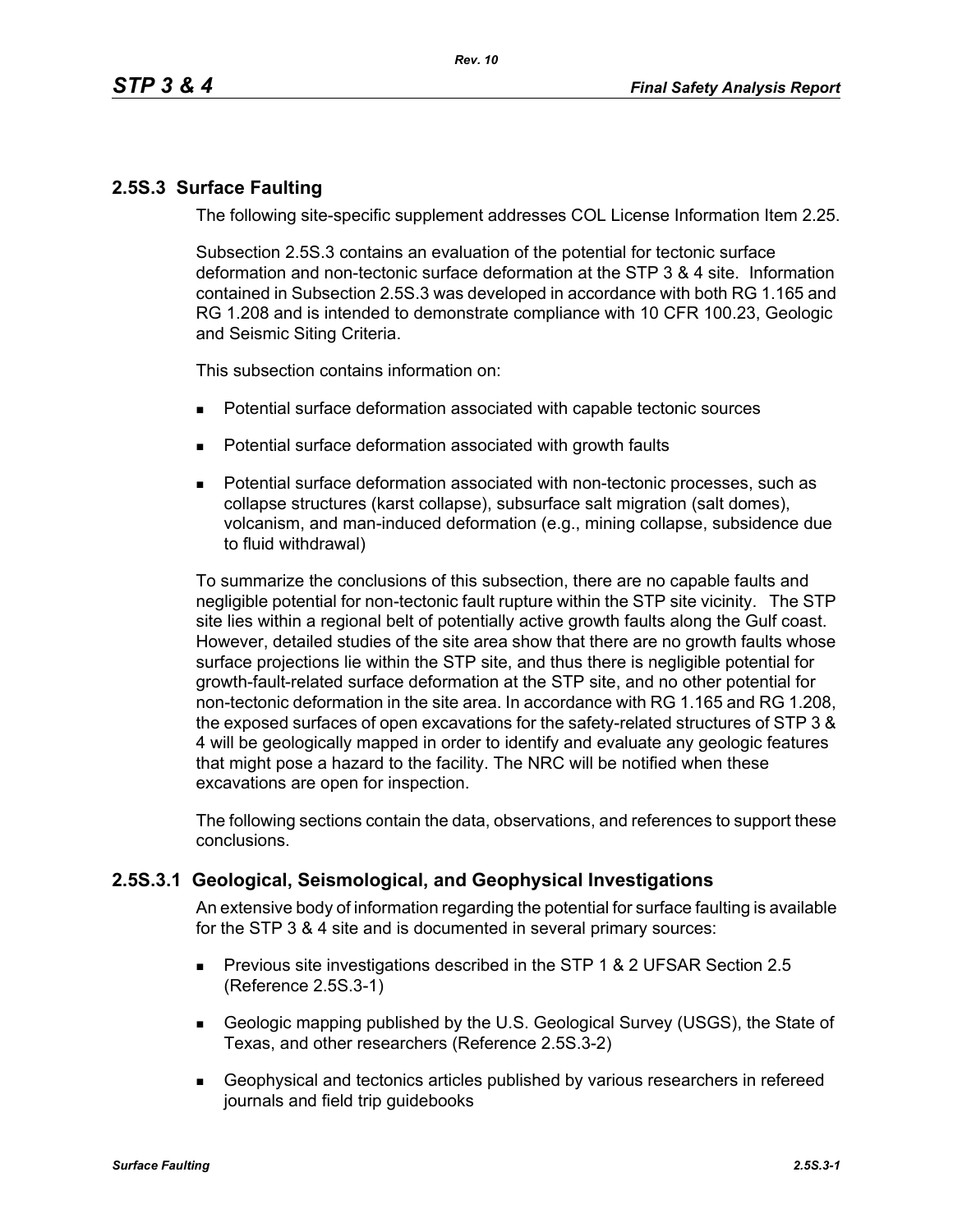*Rev. 10*

 Seismicity data compiled and analyzed in published journal articles, EPRI (Reference 2.5S.3-3), and the updated seismicity catalog (Subsection 2.5S.2)

In addition to reviewing this existing information, the following investigations were performed to assess the potential for tectonic and non-tectonic deformation within the STP site area:

- Compilation and review of existing data and literature, with emphasis on reports published since the STP 1 & 2 UFSAR (Reference 2.5S.3-1) and EPRI (Reference 2.5S.3-3) studies
- Interpretation of aerial photography and remote sensing imagery
- Field and aerial reconnaissance
- Review of pre- and post-EPRI seismicity
- Discussions with current researchers in the area

## **2.5S.3.1.1 Previous Site Investigations**

The results of previous geology and seismology investigations at the STP site are presented in Section 2.5 of the STP 1 & 2 UFSAR (Reference 2.5S.3-1). The previous work documented the absence of tectonic faulting within the site area and it provides the following results documenting the absence of Quaternary faults at and within the area of the STP site:

- **Interpretation of air photos, satellite imagery, and topographic maps: Evaluation of** a variety of remote sensing imagery is documented in Subsection 2.5.1 of the STP 1 & 2 UFSAR (Reference 2.5S.3-1). Numerous tonal lineaments were identified on the imagery and investigated in the field. Reference 2.5S.3-1 contains documentation and conclusions that the lineaments were associated with recent and old cultural features, vegetation patterns, soil-type changes related to stratigraphic facies variations, concentrations of mima mounds (gilgai), and apparent alignments of non-related features. Reference 2.5S.3-1 contains documentation that there is no evidence of surface rupture, surface warping, or offset of geomorphic features indicative of active faulting.
- Seismicity analysis: The STP 1 & 2 UFSAR (Reference 2.5S.3-1) describes the analysis of regional seismicity. This analysis documented that no earthquakes had been reported within 80 miles of the STP site and that no capable faults were present in the site region. Subsection 2.5.2 of the STP 1 & 2 UFSAR concluded that there was no association of significant seismic activity with known faulting in the site region.
- Detailed analysis of geotechnical boring data: Subsection 2.5.1 of the STP 1 & 2 UFSAR (Reference 2.5S.3-1) describes an extensive subsurface exploration program to evaluate the site geomorphology, stratigraphy, lithology, structure, and tectonics. The program included a total of 157 borings: standard penetration tests with 2-inch-diameter split-spoon sampling, 3-inch and 6-inch-diameter thin-wall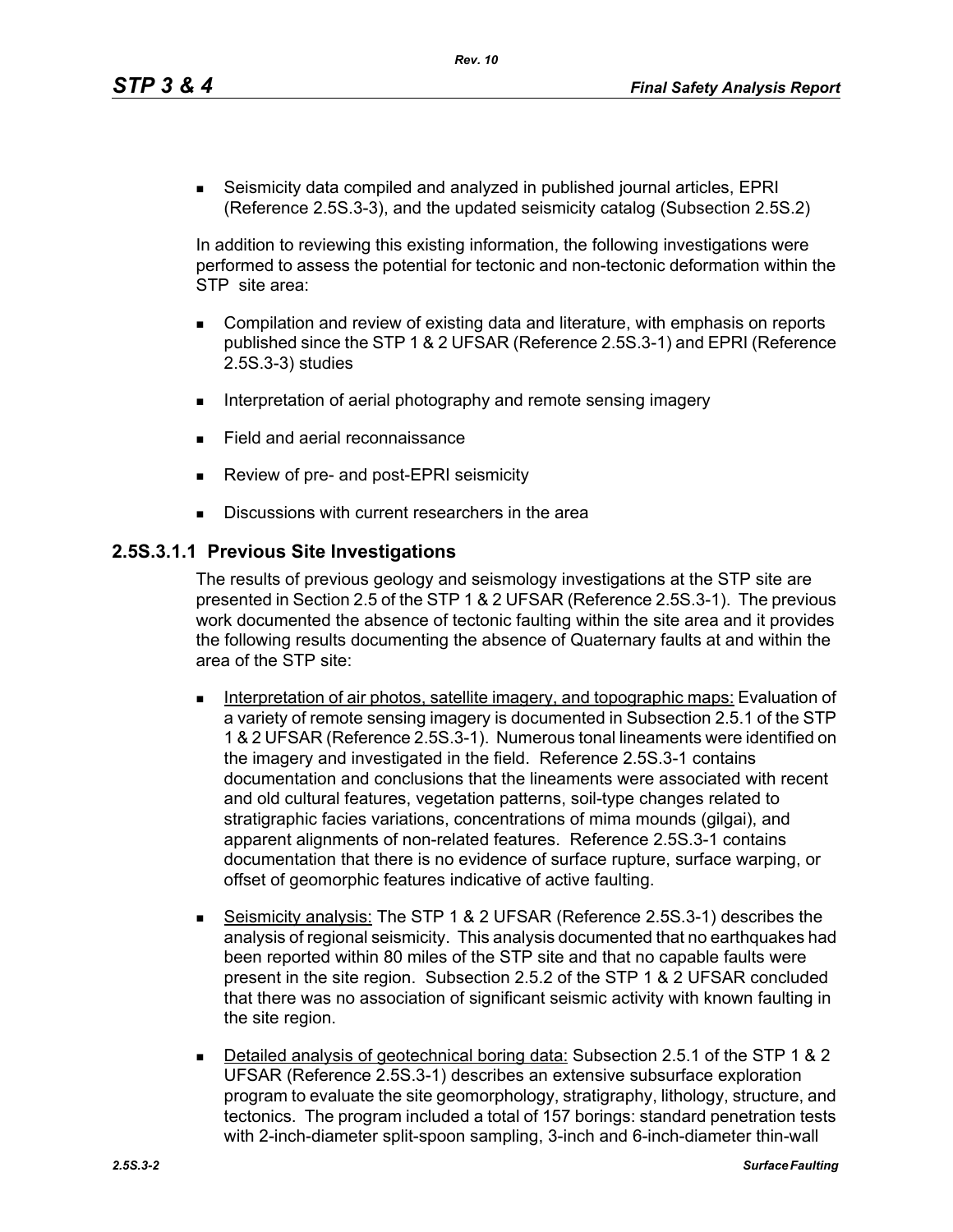*Rev. 10*

tube sampling, 3-inch-diameter thin-wall stationary piston sampling, static cone penetration testing (CPT), test pits, and piezometer installations (Reference 2.5S.3-1). The data were used to demonstrate that there are no geologic structures or other geologic hazards at the site and in the near vicinity that would represent a threat to the facility.

- Analysis of seismic reflection data: Subsection 2.5.1 of the STP 1 & 2 UFSAR (Reference 2.5S.3-1) describes a detailed program to acquire and interpret seismic reflection data within the site area to identify and characterize growth faults in the subsurface. Based on analysis and interpretation of these data, the STP 1 & 2 UFSAR in Subsections 2.5.1 and 2.5.3 concluded that all growth faults in the site area, except two, die out in strata of Miocene age or older, and thus have not been active since Miocene time. Two of the identified growth faults (growth faults "A" and "I", as described in Subsection 2.5.1.2.5.3 of the STP 1 & 2 UFSAR [Reference 2.5S.3-1]) extend into Miocene strata and to within 800 ft. to 1000 ft. of the ground surface, but do not displace shallow reflectors or the ground surface.
- Field Investigations: Field reconnaissance studies were performed to evaluate features identified during analysis of remote sensing imagery, as well as the two growth fault features interpreted on seismic reflection profiles. Subsection 2.5.1.2.5 of the STP 1 & 2 UFSAR (Reference 2.5S.3-1) contains documentation that there is no evidence for tectonic or non-tectonic surface faulting within the site area.

# **2.5S.3.1.2 Regional and Local Geological Studies**

The U.S. Geological Survey (USGS) completed a compilation of all Quaternary faults, liquefaction features, and possible tectonic features in the central and eastern United States, including the Gulf Coastal Plain region (References 2.5S.3-4 and 2.5S.3-5). These compilations do not show any Quaternary tectonic faults or tectonic features within the STP site vicinity.

As discussed in Subsection 2.5S.1.1.4.4.5.4, evidence for Quaternary activity in the form of surface deformation has been documented on some growth faults in the Texas Coastal Plain. As noted by Wheeler (Reference 2.5S.3-6):

The gulf-margin normal faults in Texas are assigned as Class B structures due to their low seismicity and because they may be decoupled from underlying crust, making it unclear if they can generate significant seismic ruptures that could cause damaging ground motion.

The definition of a Class B structure, in accordance with U.S. Geological Survey criteria (Reference 2.5S.3-5), is as follows:

Class B: Geologic evidence demonstrates the existence of Quaternary deformation, but either (1) the fault might not extend deeply enough to be a potential source of significant earthquakes, or (2) the currently available geologic evidence is too strong to confidently assign the feature to Class C but not strong enough to assign it to Class A.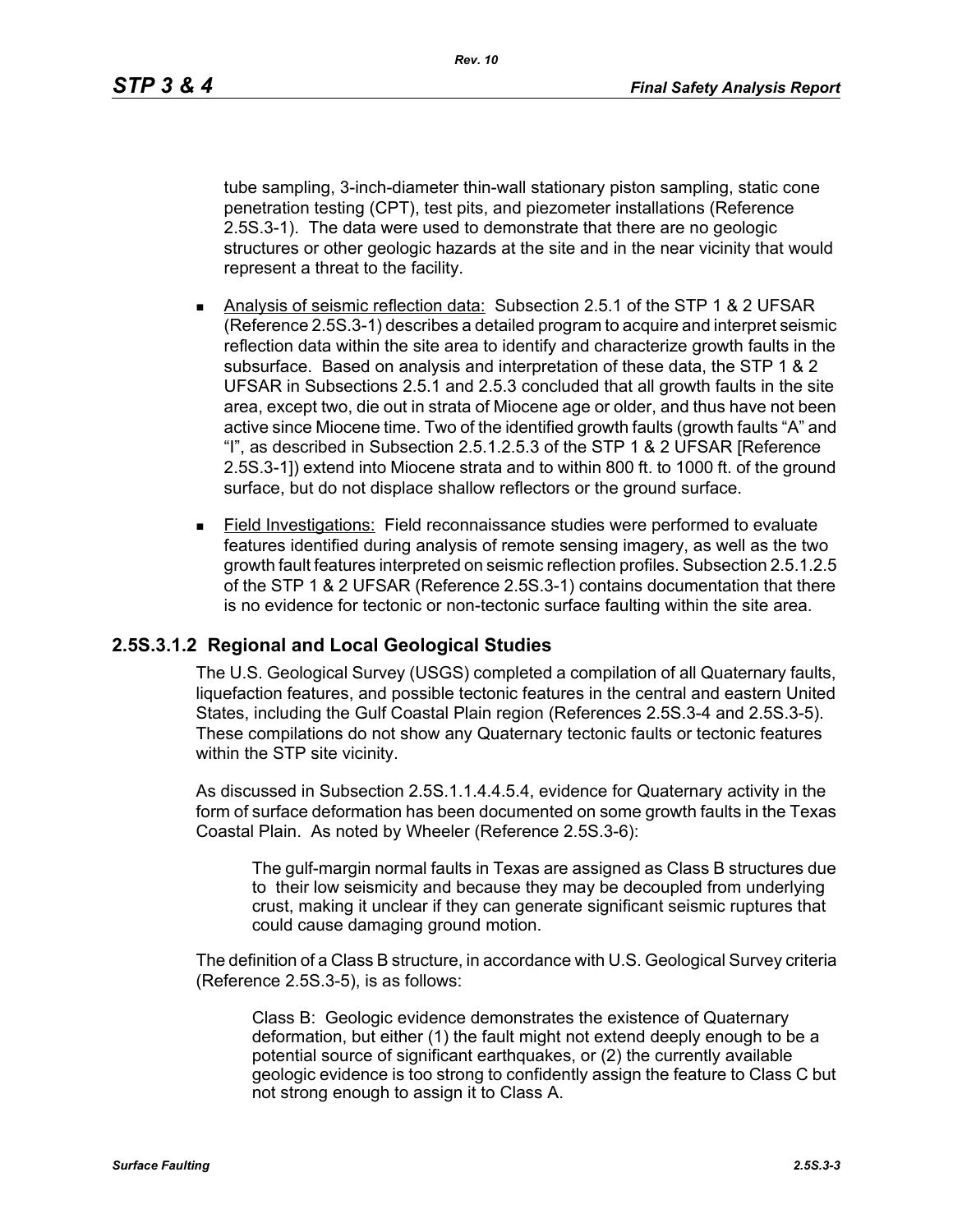In contrast, a Class A structure exhibits "geologic evidence (that) demonstrates the existence of a Quaternary fault of tectonic origin, whether the fault is exposed by mapping or inferred from liquefaction or other deformational features" (Reference 2.5S.3-5).

The assessment of the U.S. Geological Survey (Reference 2.5S.3-6) is, consistent with the data in Subsection 2.5.1 of the STP 1 & 2 UFSAR (Reference 2.5S.3-1) and studies published since the EPRI study (Reference 2.5S.3-3) (see discussion in Subsection 2.5S.1.1.4.4.5.4), that growth faults are confined to the Coastal Plain section and do not extend into the crystalline basement. The assessment of the U.S. Geological Survey (Reference 2.5S.3-6) that growth faults will not generate significant seismic ruptures also is consistent with the conclusion in Subsection 2.5.1 of the STP 1 & 2 UFSAR (Reference 2.5S.3-1) that the sediments involved in growth faulting do not have sufficient elastic strength to store strain energy that can be released in moderate to large earthquakes.

Since the analyses described in the STP 1 & 2 UFSAR (Reference 2.5S.3-1), additional analysis and mapping of the subsurface geology in the site vicinity has been published to document the locations of growth faults. This mapping is tabulated and described in Subsection 2.5S.1.2.4.2.2.2. This mapping supports the analysis and conclusions of the UFSAR regarding the locations of growth faults in the site area, and it specifically indicates that no previously unknown or undocumented growth faults have been identified in the site area.

### **2.5S.3.2 Geological Evidence, or Absence of Evidence, for Surface Deformation**

### **2.5S.3.2.1 Bedrock Faults**

As shown on Figure 2.5S.1-27, no bedrock faults have been mapped within the STP 3 & 4 site area (Subsection 2.5S.1.2.4.1).

### **2.5S.3.2.2 Growth Faults**

### **2.5S.3.2.2.1 Previous Studies for the STP 1 & 2 UFSAR**

As discussed in Subsection 2.5S.1.2.4.1.2.1, Subsection 2.5.1.2.5.3 of the STP 1 & 2 UFSAR (Reference 2.5S.3-1) documents the presence of 10 growth faults within the greater site area. These faults are confined to the Mesozoic and Cenozoic Gulf Coastal Plain stratigraphic section and do not extend into the underlying crystalline basement. Subsection 2.5.1.2.5.3 of the STP 1 & 2 UFSAR presents seismic reflection and borehole data that demonstrate 8 of the 10 growth faults are buried by 3900 ft. or more of undisturbed sediments that are at least Pliocene and probably Miocene in age or younger, indicating that there has been no movement on these 8 faults in the past approximately 3 million years or longer. Two of these growth faults ("A" and "I"; Figure 2.5S.1-43) exhibit evidence for Miocene to Pliocene or younger deformation and can be traced on seismic reflection profiles to within 900 ft. or less of the ground surface. The closest approach of growth faults "A" and "I" to the STP site is approximately 3.0 miles and 3.8 miles, respectively. Subsection 2.5.1.2.5.3 of the STP 1 & 2 UFSAR notes that this depth range is the effective limit of resolution of the seismic reflection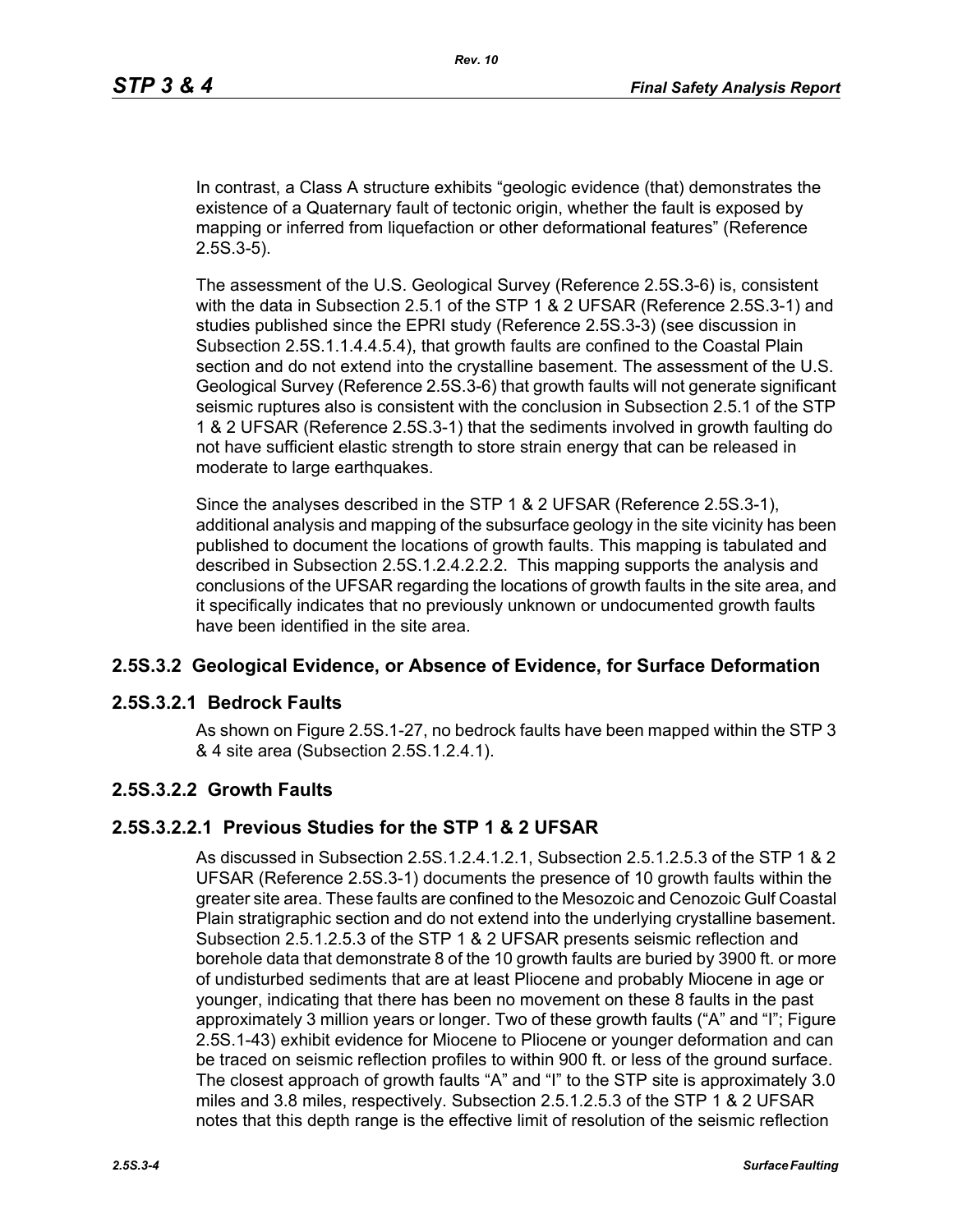data, and thus the reflection data cannot be used to assess whether the faults approach closer to the surface. Based on field reconnaissance and inspection of a shallow excavation along the western margin of the main cooling water reservoir, Subsection 2.5.1.2.5.3 of the STP 1 & 2 USFAR (Reference 2.5S.3-1) contains conclusions that there is no discrete displacement of the land surface, or of continuous stratigraphic contacts in the shallow subsurface, above the up-dip projections of growth faults "A" and "I."

# **2.5S.3.2.2.2 Current Investigations**

Subsection 2.5S.1.2.4.2.2.1 contains discussions of the compiled mapping and subsurface data that document the location and geometry of growth faults in the site area. These data support the mapping of growth faults in the site area documented in Subsection 2.5.1.2.5.3 of the STP 1 & 2 UFSAR (Reference 2.5S.3-1), and do not indicate the presence of any additional growth faults not recognized during the UFSAR investigations for STP 1 & 2. Specifically, there are no previously published data or new data that indicate the presence of growth faults whose surface projection approaches within the site.

New air photo analysis and aerial and field reconnaissance were performed for this COL investigation to assess the surface expression or lack of surface expression of growth faults "A" and "I," as well as other growth faults in the site area. This analysis is described in detail in Subsection 2.5S.1.2.4.2.2.2, and the main observations are summarized as follows:

- **EXTERGHEED EXECUTE:** Lineaments identified on aerial photographs, similar to lineaments discussed in Subsection 2.5.1.2.5.5 of the STP 1 & 2 UFSAR (Reference 2.5S.3-1), are locally associated with subtle down-to-the-south slope breaks, vegetation lineaments, and linear drainages. Lineaments identified along growth fault "I" are more pronounced and obvious than other lineaments mapped in the site area.
- Subtle south-facing topographic breaks along growth fault "I," initially identified from interpretation of aerial photography, were discernable in aerial reconnaissance. No slope breaks or other geomorphic features potentially indicative of deformation of the surface of the Beaumont Formation were observed in association with other lineaments in the site area during aerial or field reconnaissance, consistent with conclusions of the Subsection 2.5.1.2.5.5 of the STP 1 & 2 UFSAR (Reference 2.5S.3-1).
- **Three topographic profiles that were surveyed using a total-station instrument** document local down-to-the-south relief of the land surface across growth fault "I" at distances of approximately 4.8 miles and greater from the site area. The deflection of the land surface is characterized as a variable south-facing monoclinal flexure, exhibiting about 1.5 ft. to 6 ft. of total relief over horizontal distances ranging from about 180 ft. to 500 ft. The monoclinal flexures represent a localized increase of about 0.3° to 0.8° in the southward gradient of the land surface above the buried tip of growth fault "I."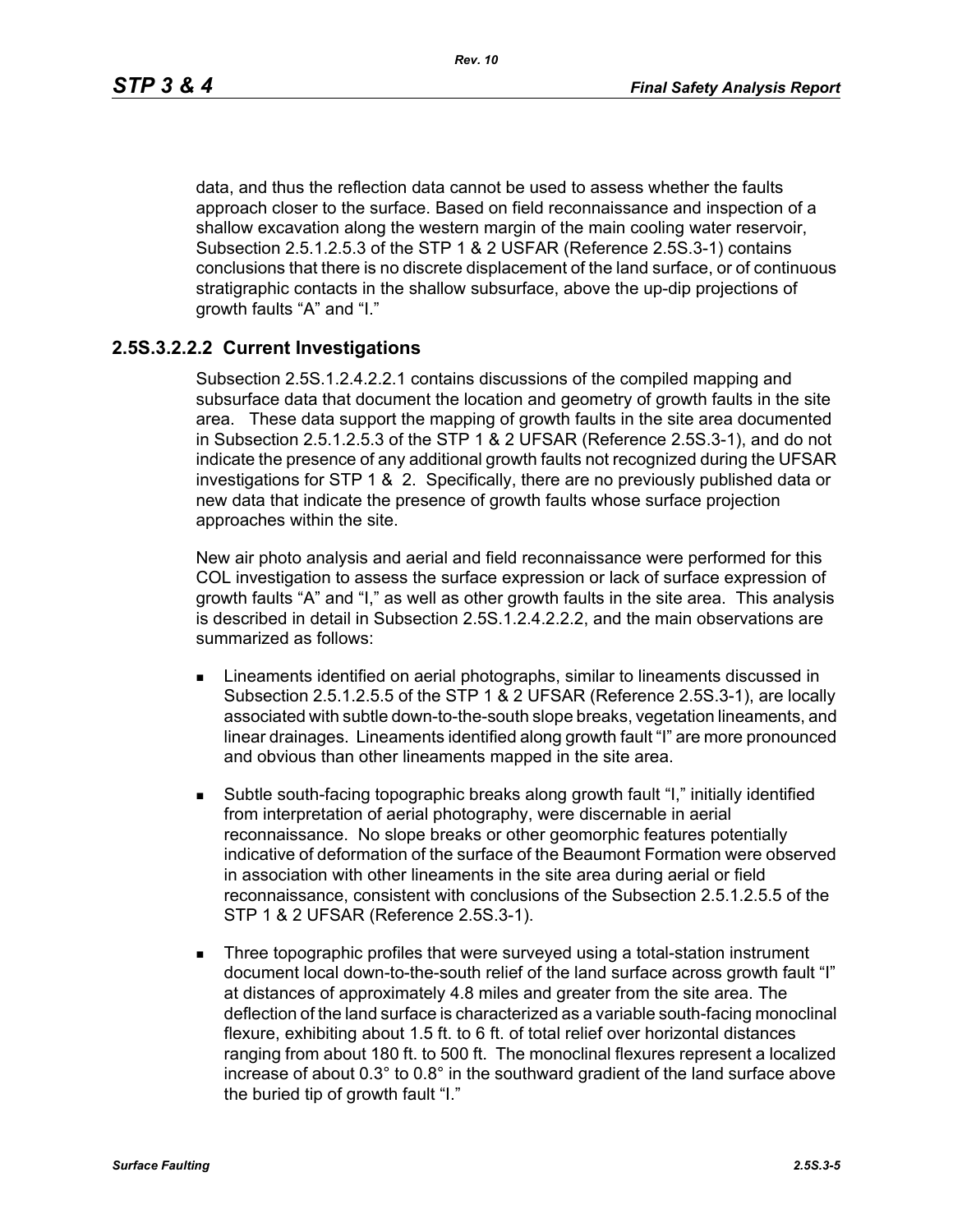- - A north-south topographic profile measured along the western margin of the main cooling water reservoir shows substantial short-wavelength topographic relief due to non-tectonic natural and cultural modifications of the land surface, but no consistent and well-expressed south-down tilting across the surface projection of growth fault "I." Although the short-wavelength relief makes it difficult to confidently identify and correlate uneroded remnants of the upper surface of the Beaumont Formation adjacent to the cooling water reservoir, we conclude that there is no south-facing monoclinal tilting that can be unequivocally determined within the resolution of the survey. This conclusion is consistent with shallow trench observations discussed in Subsection 2.5.1.2.5.6 of the STP 1 & 2 UFSAR (Reference 2.5S.3-1) that document no deformation of continuous, stratified bedding in the Beaumont Formation above the updip projection of growth fault "I" along the western margin of the cooling water reservoir.
	- An east-west cross section (C-C'; Figure 2.5S.1-47) of interpreted and correlated borehole data along the southern margin of the main cooling water reservoir documents lateral variation and interfingering of sand and clay textural facies of the late Pleistocene Beaumont Formation in the vicinity of the updip projection of the growth fault "I," but no positive evidence for systematic displacement or offset of stratigraphic contacts. Given the extremely low relief across the slope breaks that we tentatively associate with growth fault "I" to the west (i.e., about 1.5 ft. to 5 ft.), it is possible that comparable displacements at depth would not be discernable within the resolution of cross section C-C'.

The geomorphic relations described above are interpreted as variable south-down deformation of the upper surface of the Beaumont Formation above the buried tip of growth fault "I." The deformation is characterized by very low-amplitude homoclinal flexure of the land surface, suggesting that the deformation is related to local faultpropagation folding above the buried tip of growth fault "I." The closest documented geomorphic expression of potential surface tilting, due to movement on growth fault "I" to the site area is located at a distance of about 4.8 miles. Survey data along the western margin of the cooling reservoir at a distance of about 3.2 miles from the site reveal no obvious monoclinal tilting of the surface of the Beaumont Formation, consistent with shallow excavation exposures of undeformed stratigraphy in the Beaumont Formation discussed in Subsection 2.5.1.2.6.6 of the STP 1 & 2 UFSAR (Reference 2.5S.3-1).

Although there is *prima facie* evidence for late Quaternary movement on local reaches of growth fault "I" within the site area, the closest approach of growth fault "I" to the site is 3.8 miles, and thus there is no potential for permanent ground deformation from activity on this structure within the site.

### **2.5S.3.3 Correlation of Earthquakes with Capable Tectonic Sources**

There is no seismicity within the site vicinity of STP 3 & 4 (Figure 2.5S.2-8), and as such there is no spatial correlation of earthquake epicenters with known or postulated faults, other tectonic features, or other geomorphic features.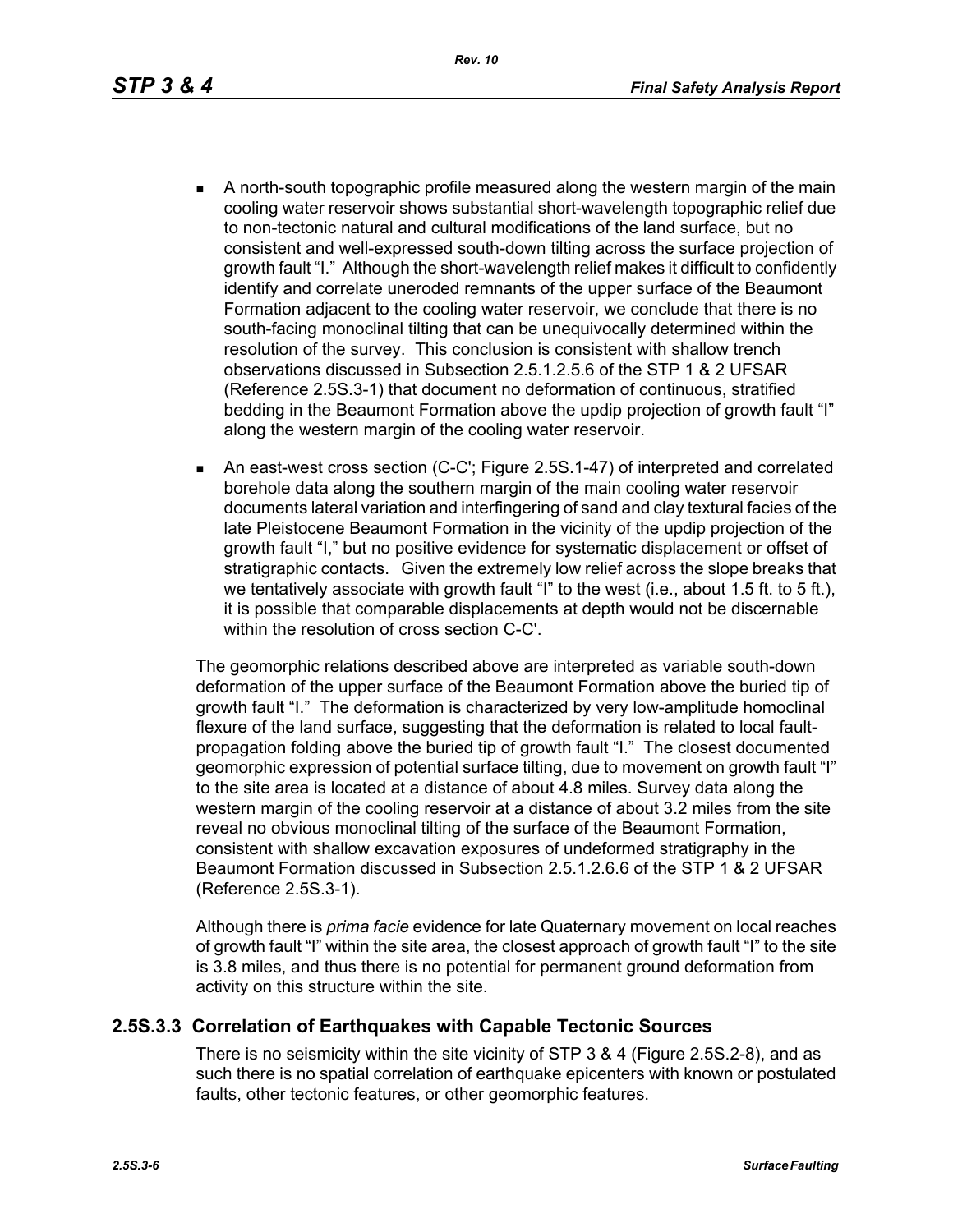As part of this COL application, the EPRI earthquake catalog was updated to incorporate southern United States and Gulf of Mexico earthquakes that occurred between 1984 and 2006. The updated earthquake catalog contains no earthquakes with body wave magnitude  $(m_h) \geq 3.0$  within the site vicinity. No reported historical earthquake epicenters have been associated with buried bedrock faults or growth faults within the site vicinity (Figure 2.5S.1-42).

Subsection 2.5.2.1 of the STP 1 & 2 UFSAR (Reference 2.5S.3-1) discussed reports of microearthquake activity associated with growth faults in Brazoria County, Texas, and Percperdue, Vermillion Parish, Louisiana, but noted that no events with magnitudes larger than 1.5 have been reported.

The February 10, 2006 Emb 5.5 earthquake in the Gulf of Mexico (discussed in Subsection 2.5S.2.3) has been proposed by M. Nettles (Reference 2.5S.2-7) to be related to gravity sliding on a low-angle normal fault at the edge of the continental shelf; however, no other events within the updated catalog have been attributed to such mechanisms.

## **2.5S.3.4 Ages of Most Recent Deformation**

## **2.5S.3.4.1 Conclusions of the STP 1 & 2 UFSAR**

As summarized in Subsection 2.5.S.1, the most recent bedrock deformation in the site region occurred during the Mesozoic and is related to rifting that led to development of the Gulf of Mexico basin. As the Gulf of Mexico opened, basement crust beneath the STP 3 & 4 site subsided and became part of a passive continental margin. The passive margin crust was progressively buried by Mesozoic and Cenozoic marine deposits of the Gulf of Mexico, and it presently is at a depth of about 6.6 miles beneath the STP site. There is no documented evidence of faulting in the basement younger than Mesozoic in age beneath the STP site.

Subsection 2.5.1.2.5 of the STP 1 & 2 UFSAR (Reference 2.5S.3-1) identified 10 growth faults in the subsurface of the STP 1 & 2 site area. The UFSAR presented evidence that:

- **Eight of the 10 growth faults are overlain by undeformed deposits of at least** Pliocene and probably Miocene age or older. Based on these relations, the UFSAR concluded that these eight growth faults have not been active since approximately Miocene time.
- Two of the 10 growth faults (growth faults "A" and "I") deform sediments of Miocene-Pliocene age, and possibly younger. Based on field reconnaissance and examination of shallow exposures, Subsection 2.5.1.2.5.6 of the STP 1 & 2 UFSAR concluded that there was no discrete displacement of the land surface, or bedding in the shallow subsurface, at the updip projections of growth faults "A" and "I" in the site area. Given that the Beaumont Formation deposits that directly underlie the land surface in the site area are about 100,000 years old (Reference 2.5S.3-2), these relationships imply that there has been no discrete surface faulting in the past approximately 100,000 years.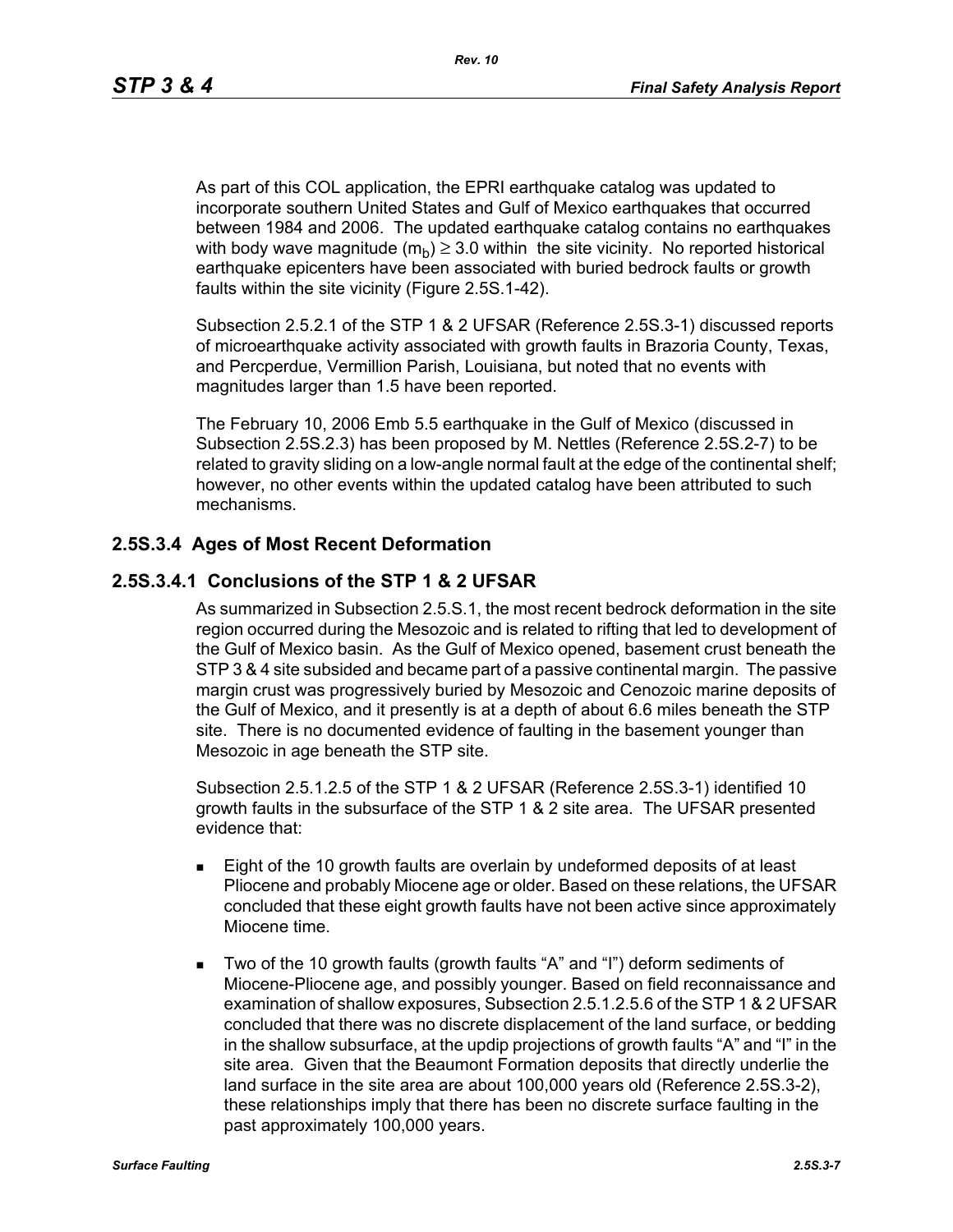# **2.5S.3.4.2 Results of Current Investigations**

Based on interpretation of aerial photography, aerial reconnaissance, field reconnaissance, and topographic surveys, there is *prima facie* evidence for localized, low relief tilting of the upper surface of the Beaumont Formation above growth fault "I" at a distance of 4.8 miles from the site. The deformation is characterized by southdown monoclinal flexure of the land surface, and is distributed across a horizontal distance that ranges from 180 ft. to 500 ft. at the sites evaluated for this COL application. Survey and field data acquired within the site area clearly document the absence of discrete surface rupture above growth fault "I." Topographic profiles surveyed at intervals over a distance of several miles document significant variability in the magnitude and width of the zone of tilting, suggesting that activity is not uniform along strike. Surface deformation above growth fault "I" does not occur within the STP site. Based on a review of available published geologic literature, field and aerial reconnaissance, and interpretation of aerial photography, no other growth faults within the 5-mile site area exhibit evidence of Quaternary activity.

### **2.5S.3.5 Relationship of Tectonic Structures in the Site Area to Regional Tectonic Sources**

There are no tectonic bedrock faults within the STP site area. Growth faults, which are confined to the Gulf Coastal Plain stratigraphic section and do not involve the basement, have been mapped in the site area and are associated with the Frio fault zone, which has been mapped for a minimum of 500 mi along trend in the Gulf Coastal Plain (see discussion in Subsection 2.5S.1.1.4.4.4.2). Although the Frio zone of growth faults is regionally extensive, it is designated a "Class B" feature by the U.S. Geological Survey (References 2.5S.3-5 and 2.5S.3-6) because it is unclear that growth faults are capable of producing significant seismic rupture and associated strong vibratory ground motion (see discussion in Subsection 2.5S.2.1.1.2). Subsection 2.5.2.4 of the STP 1 & 2 UFSAR (Reference 2.5S.3-1) concluded that growth faults are not capable of storing significant elastic strain energy to produce moderate to large earthquakes. Consequently, we conclude there is no correlation of geologic structures in the site area to regional, capable tectonic sources.

# **2.5S.3.6 Characterization of Capable Tectonic Sources**

Based on data presented in Subsection 2.5S.1 and previous discussions in Subsection 2.5S.3.4, there are no capable tectonic sources within the STP site area.

### **2.5S.3.7 Designation of Zones of Quaternary Deformation in the Site Region**

There are no zones of Quaternary deformation associated with tectonic faults requiring detailed investigation within the site area. A review and interpretation of aerial photography and available geotechnical boring logs, coupled with aerial and field reconnaissance, identified possible Quaternary deformation associated with growth fault "I" in the site area. However, the closest approach of the surface projection of growth fault "I" to the STP 3 & 4 site is 3.8 miles. Thus no further investigations were conducted to better characterize growth fault "I."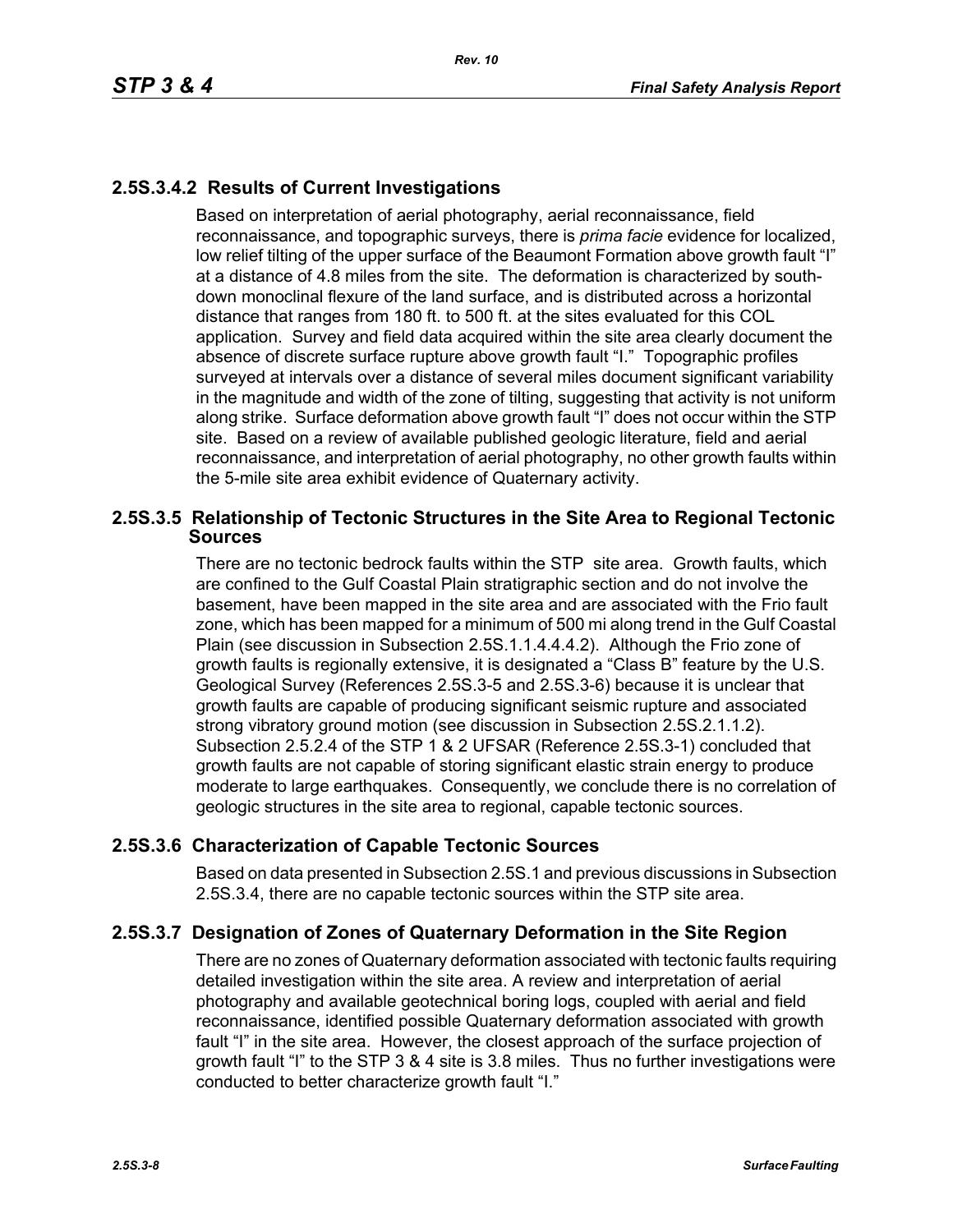# **2.5S.3.8 Potential for Surface Tectonic Deformation at the Site**

## **2.5S.3.8.1 Potential for Surface Tectonic Deformation at the Site**

The potential for tectonic deformation at the site is negligible. There are no capable tectonic faults within the site vicinity.

## **2.5S.3.8.2 Potential for Non-Tectonic Deformation**

The potential for non-tectonic deformation at the site is negligible. Soils within the site area are not susceptible to karst-type dissolution collapse or to subsidence due to fluid withdrawal.

There are non-tectonic growth faults within the site area that have deformed sediments younger than late Miocene, and growth fault "I" locally exhibits evidence for Quaternary activity in the form of monoclinal tilting of the surface of the late Pleistocene Beaumont Formation. The potential for surface deformation associated with growth fault activity is discussed in the following section.

## **2.5S.3.8.2.1 Growth Faults**

The potential for non-tectonic deformation at the STP site from movement on growth faults is negligible. As summarized in Subsection 2.5S.1.2.4.2.1, previous detailed studies of growth faults in Subsection 2.5.1.2.5.6 of the STP 1 & 2 UFSAR (Reference 2.5S.3-1) documented the absence of growth faults that project to the surface within the STP site. The UFSAR identified only two growth faults within the site area that deform sediments younger than late Miocene. Of these two structures, only growth fault "I" exhibits *prima facie* evidence for Quaternary activity, and the closest approach of the surface projection of growth fault "I" to the STP site is about 3.8 miles. Future activity on growth fault "I," if any, will not impact the STP 3 & 4 site.

# **2.5S.3.8.2.2 Other Potential Sources of Non-Tectonic De-formation**

There is no evidence of non-tectonic deformation at the STP 3 & 4 site in the form of glacially-induced faulting, collapse structures, salt migration, or volcanic intrusion:

- All documented faulting within the site vicinity is attributed by researchers to movement on growth faults, the activity of which is related to sediment compaction, dewatering, and flow of salt in the subsurface.
- There are no documented examples of glacially-induced faulting in the site region.

Subsection 2.5.1.1.6.6.7.1 of the STP 1 & 2 UFSAR (Reference 2.5S.3-1) concluded that there were no deposits of limestone or other carbonate rocks at shallow depth within the STP site area that pose potential collapse and surface subsidence hazards. There are no new data since of the studies documented in the STP 1 & 2 UFSAR (Reference 2.5S.3-1) that contradict these conclusions.

No piercement-type salt domes are located within the site area. As noted in Subsection 2.5.1.1.6.6.7 of the STP 1 & 2 UFSAR (Reference 2.5S.3-1), the closest salt dome to the STP site is Big Hill Salt Dome, located 10 miles from the site. No data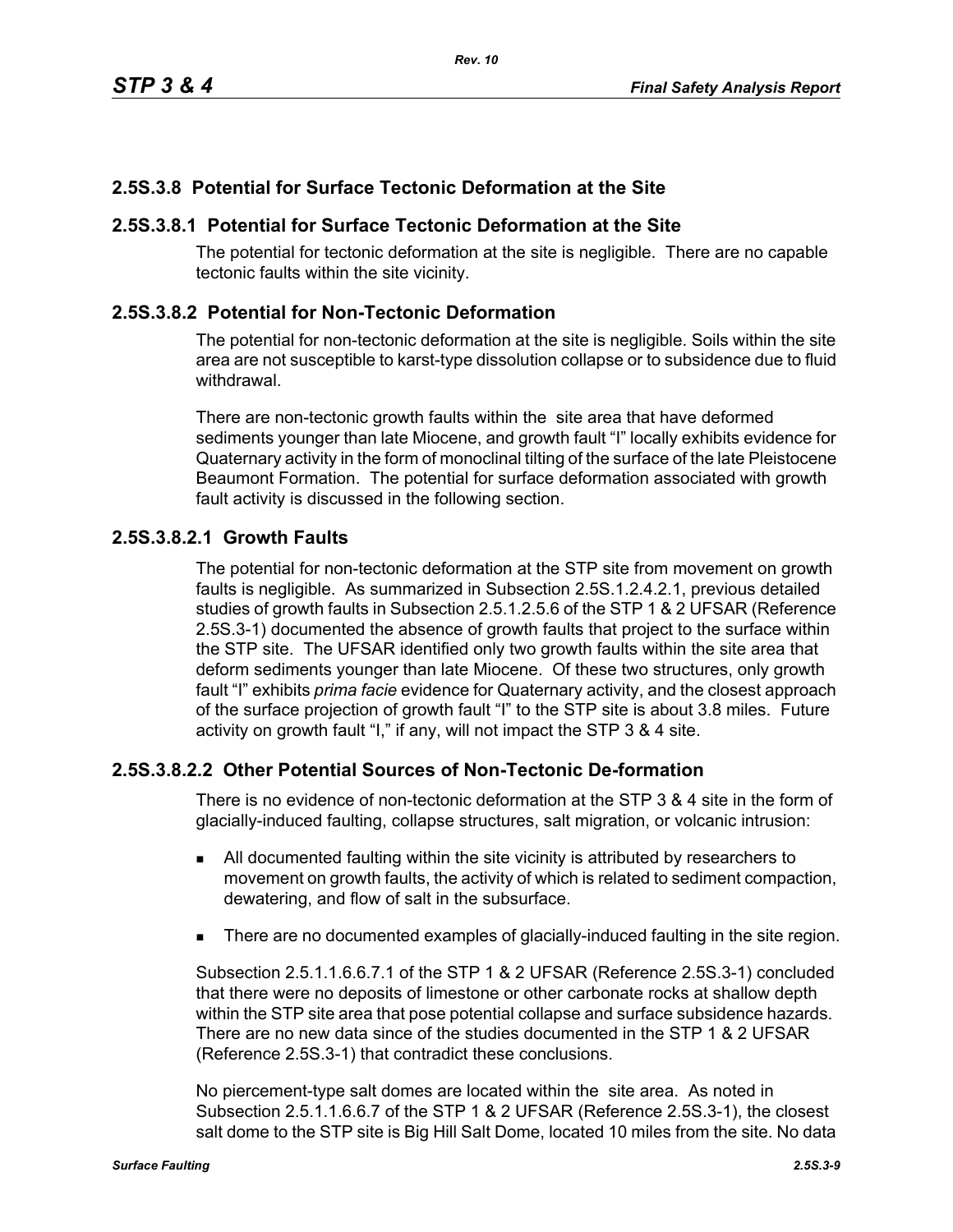collected since of the studies documented in the STP 1 & 2 UFSAR (Reference 2.5S.3- 1) indicate the presence of any previously unknown salt domes within 10 miles of the STP site (Reference 2.5S.3-8).

The Texas Gulf Coast is part of a stable intraplate region, and there are no volcanic rocks of any age mapped within the site vicinity. Based on a review of geologic literature, there is no documented intrusive or extrusive volcanic activity of Tertiary age within the site region. The youngest documented magmatic activity in the site region is Mesozoic in age and is spatially associated with the Balcones fault zone (Reference 2.5S.3-9) at a distance of about 138 miles from STP 3 & 4.

There are no mining activities within the site area that may produce man-induced surface collapse.

As discussed extensively in Subsection 2.5.1.1.6.6.7.2 of the STP 1 & 2 UFSAR (Reference 2.5S.3-1), the STP site is considered a non-productive future source of oil and gas because of unfavorable structural and stratigraphic conditions extending to a minimum depth of 10,000 ft.

As discussed in Subsection 2.5S.1.2.6.5, subsidence as a result of dewatering of the shallow aquifer(s) and/or removal of potential petroleum resources from beneath the STP 3 & 4 site is not anticipated to be significant. The maximum anticipated subsidence at STP due to construction dewatering is between 0.04 and 0.05 ft. Because there are other considerations, such as infiltration by stormwater, which will replace some of the water in the aquifer, it is unlikely that subsidence will reach this level. There are no new data contradicting the conclusion of the STP 1 & 2 UFSAR (Reference 2.5S.3-1) that subsidence of the land surface from hydrocarbon extraction will not occur at the STP 3 & 4 site.